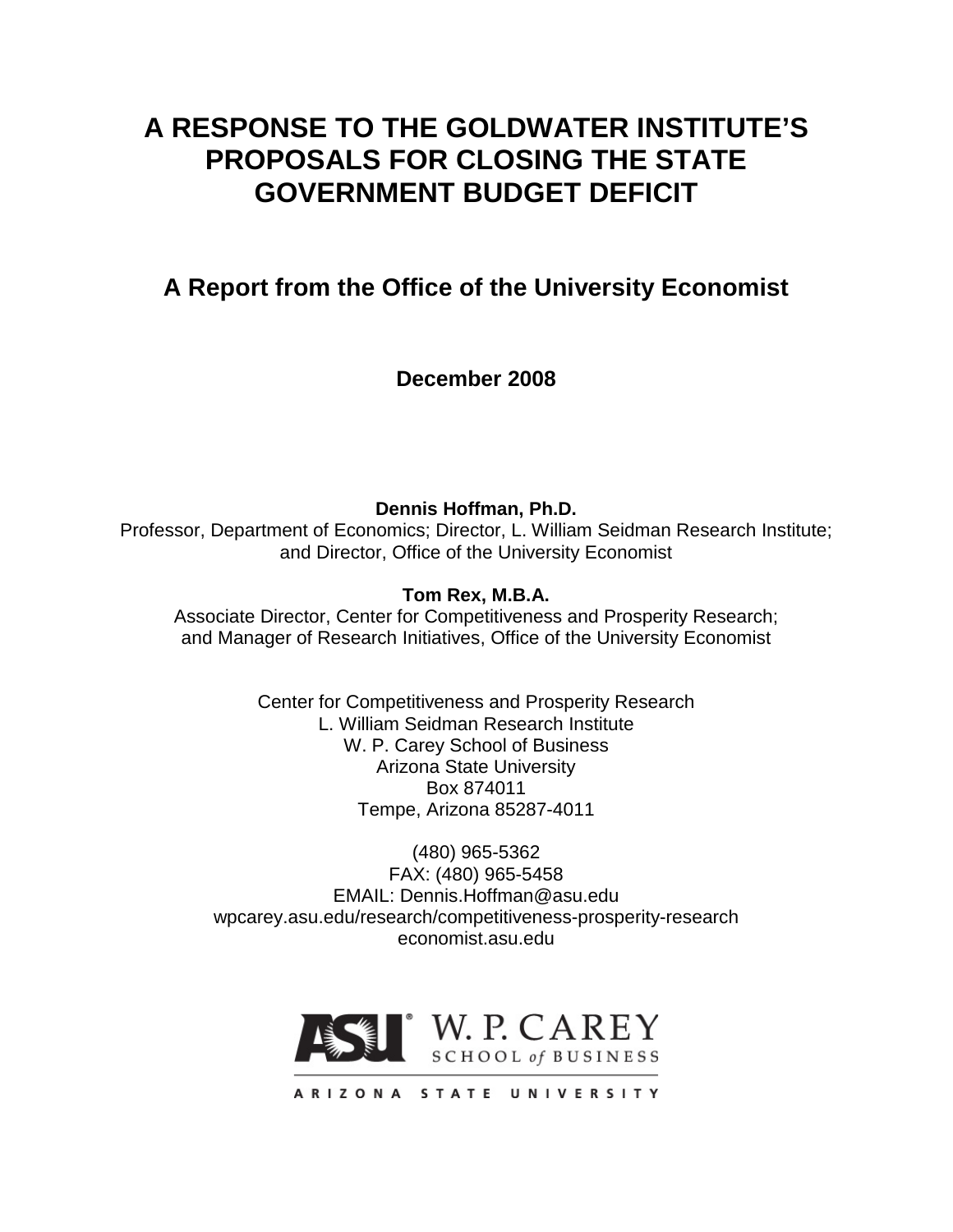In a paper released by the Goldwater Institute on December 18, 2008, "A Fresh Start for Arizona: Proposals for Closing a Billion-Dollar Budget Gap," Byron Schlomach puts forth recommendations for closing the deficit in the state government general fund. Dr. Schlomach should be commended for engaging in this exercise. Closing the state deficit will entail serious considerations as Dr. Schlomach illustrates and an open dialog on this issue is clearly overdue.

The following notes are offered in an attempt to illustrate the consequences of the spending reductions recommended by Dr. Schlomach to close the budget deficit, along with some considerations about the philosophy apparently embodied in the recommendations.

## **Spending Reductions Versus Revenue Enhancements**

In total, the recommendations for spending reductions and fund transfers proposed by the Goldwater Institute account for just more than \$1 billion. For perspective, general fund appropriations for 2009 are nearly \$10 billion — less than in 2008 on a nominal basis and less than in 2007 considering population growth and inflation. (All references to years are the fiscal year; e.g. fiscal year 2009 runs from July 1, 2008 to June 30, 2009.) Ongoing general fund revenue (excluding "one-time" sources of funds) for 2009 currently are projected to be slightly less than \$8 billion and are not expected to be much more in 2010.

Thus, if spending cuts alone are to balance the budget in the current and following years, permanent spending reductions will need to be twice the amount listed by Dr. Schlomach. Since some of the recommendations in the Goldwater Institute paper result in the complete elimination of certain programs, the next \$1 billion of spending reductions that will be needed to deal with the structural deficit will invariably expose other programs to much larger cuts than identified.

Proponents of budget balancing through budget cuts need to consider Dr. Schlomach's list carefully. Some of the suggestions may subject the state to court challenges, while others will result in the loss of significant federal matching dollars at a time when demand for the programs is high. Some highlights follow:

- A recommended \$210 million reduction in state spending for Arizona's Medicaid program (AHCCCS) would put the state out of compliance with existing contracts with providers and would be subject to litigation. Further, it would trigger an additional \$400 million in federal matching reductions, so it actually represents more than \$600 million in reduced spending for indigent health care.
- Eliminating full-day kindergarten runs counter to considerable literature that suggests that early childhood education is one of the best investments available in public education. It will also cause undue hardship for young working families who will have to seek additional day care for their children.
- A \$100 million reduction in university spending will result either in lower-quality education or higher tuition. It comes at a time when economic development advocates are suggesting that universities are important drivers of "knowledge economy" growth.
- A \$95 million reduction in corrections (about 12 percent of the corrections budget) could result in the release of about 12 percent of the prisoners currently incarcerated.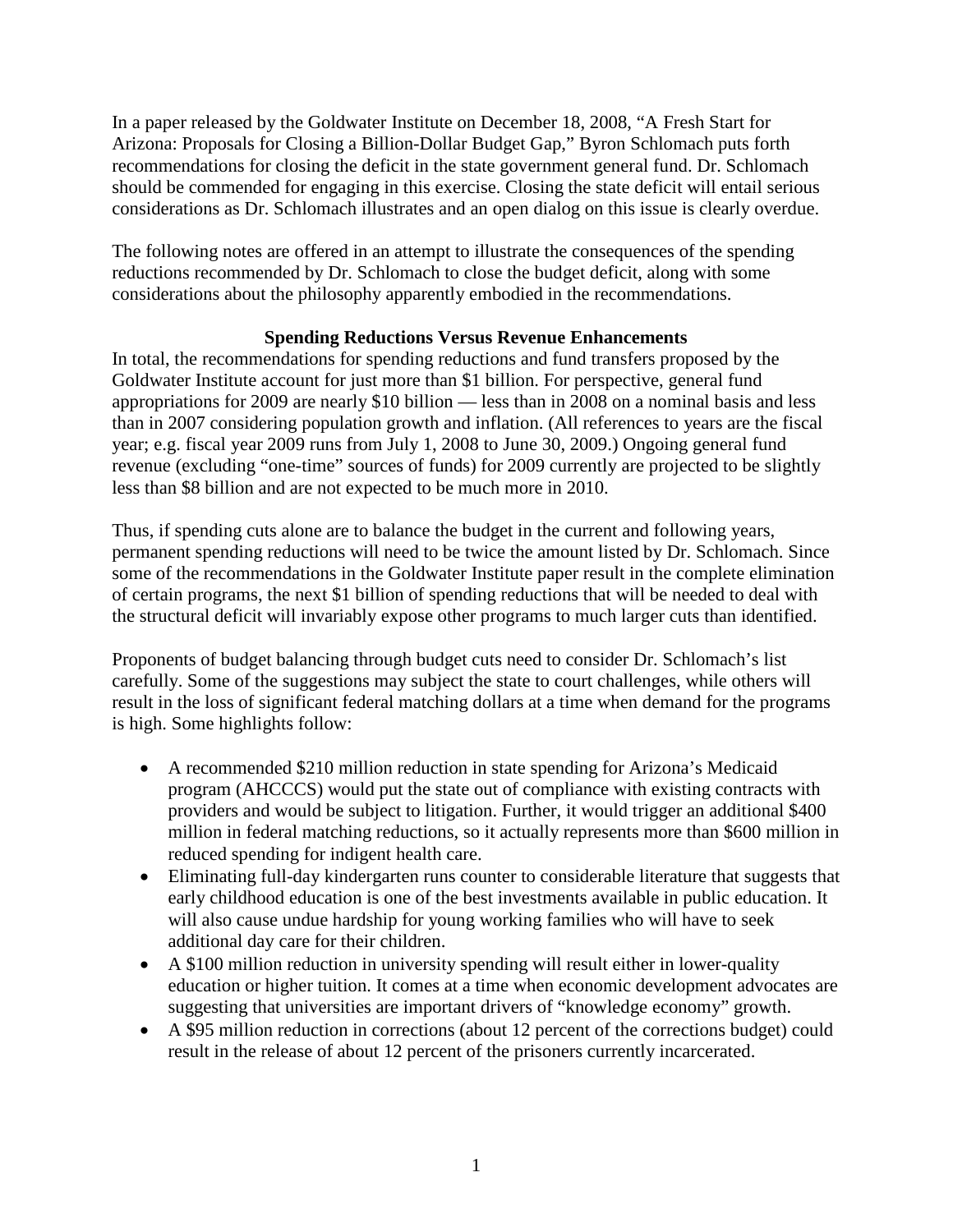- The \$61 million in reductions to the Department of Health Services represent monies negotiated in a court settlement. This would result in a similar reduction in federal matching funds.
- Spending cuts recommended for the Department of Economic Security sum to about \$100 million and most are matched by federal funds, resulting in additional lost federal aid for the state.
- The uses of lottery funds are subject to Proposition 105, passed in 1998, that states that the Legislature cannot amend statutory language in ballot propositions. Thus, the recommended lottery transfer of \$50 million to the general fund may not be possible.
- The recommendation to "reduce additional state aid by 10 percent" (\$40 million) implies reducing the homeowners rebate. This is a program in which the state pays a portion (about 38 percent) of each homeowner's school district primary property taxes. Effectively, this proposal would increase the property tax on residential homeowners.

Dr. Schlomach does not include revenue enhancement in his list of recommendations because he states that "taxes reduce economic activity, punishing productivity, innovation, and hard work." However, spending reductions achieved through the scaling back or elimination of government programs and reductions in the public-sector workforce also will reduce economic activity — by approximately the same extent. Such reductions will punish the productivity, innovation, and hard work of those employed in the public sector. Indeed, Dr. Schlomach lauds the Arizona Joint Legislative Budget Committee (JLBC) staff members who "were very helpful and professional in responding to his inquiries" in assisting his work on his paper.

Further, the proposed spending cuts will adversely affect productivity, hard work and innovation in the private sector of the economy. The vast bulk of state government spending ends up in the private sector in Arizona, either through the direct purchase of goods and services by state government, or by the purchase of goods and services by state government employees.

The result of state government spending cuts of \$1 billion would be to very significantly worsen and lengthen the economic recession. A total of approximately 20,000 workers — 8,000 state government and university workers and 12,000 others — might lose their jobs. Note that the aggregate impact on the private sector is greater than that on the public sector.

Closing the budget deficit, as required by the Arizona Constitution, will result in economic hardship regardless of whether the balancing is achieved through spending cuts or tax increases. The aggregate effect will be about the same regardless of the method used. The effect on particular individuals and businesses, however, will vary widely with the method selected. Spending cuts place the burden primarily on a relatively small number of state workers and of companies that sell directly to state government or to state employees. Those individuals and businesses that rely on state programs that are scaled back or eliminated also will be affected, perhaps severely. In contrast, revenue enhancements that spread the impact across the state's more than six million residents and hundreds of thousands of companies will likely have only a minor effect on any individual or company, with the exact impact depending on the types of revenue enhancement that are adopted.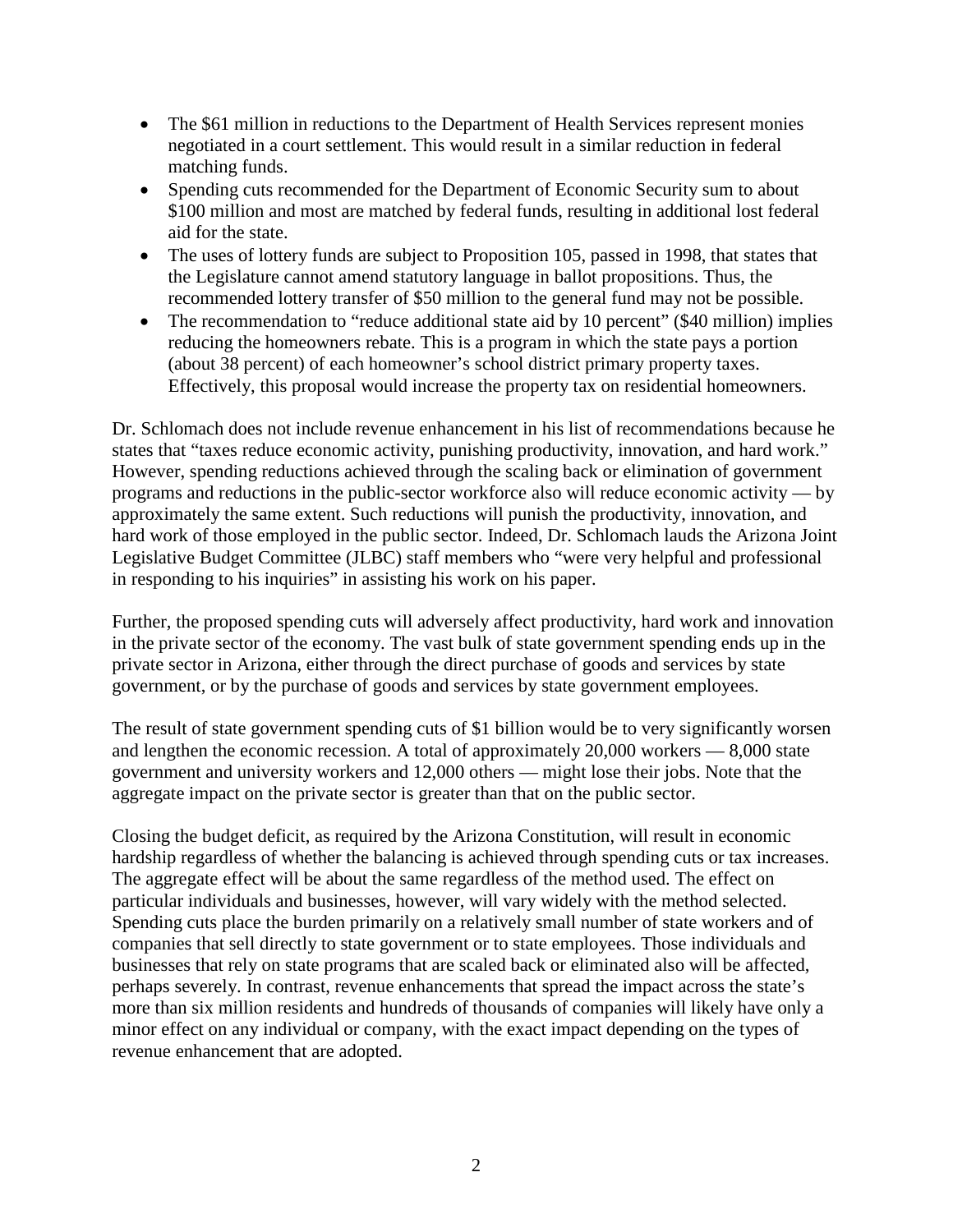It is economically undesirable to consider either tax increases or spending cuts during a severe economic downturn. But Arizona policymakers have never timed tax reductions or increases with any consideration for the business cycle. Taxes were increased in 1990 during a recession and were significantly reduced during the mid-to-late 1990s and mid-2000s economic expansions. So, Arizona policymakers have cut taxes at economic cycle peaks and have raised taxes in a recession. The period of tax increases around 1990 was followed by the longest and strongest period of economic growth in the state's history. Had the tax structure that prevailed in 1995 been left intact, with any annual surpluses deposited in the budget stabilization fund or returned to taxpayers in one-time rebates, Arizona would not be facing a budget deficit today.

The Goldwater Institute justifies its focus on spending reductions based on "dramatic increases in spending in recent years." These "dramatic" increases followed years of spending decreases that were even more "dramatic." Spending, relative to the growth of the state's economy, had been falling since 1992, and then in order to balance the budget in the last recession without enhancing revenue, the Legislature reduced spending significantly more in 2003, to an unprecedented low level. A recovery in spending naturally occurred after this, facilitated by the surge in government revenue that occurred during the economic expansion, which was in part due to the real estate boom.

Even at the peak in 2008, general fund expenditures as a share of the economy were less than in the majority of the preceding 29 years (see Chart 1). Fully closing the general fund deficit in the current and following year by using only spending cuts will reduce the size of the general fund to about 3.6 percent of the state's economy, as measured by personal income, in 2010. This would by far be the lowest level on record. In most years, general fund expenditures have been between 4.5 percent and 5 percent of the state's personal income, and total expenditures as defined by the constitutional appropriation limit have been comfortably below the limit.

Given the timing — already halfway through the fiscal year — it is not likely that revenue enhancements alone will be enough to close the deficit in 2009. (The wildcard is whether the federal government will provide "bail-out" funding to state governments in the coming months.) Thus, a sizable proportion of the type of spending cuts identified by the Goldwater Institute likely will need to be considered. Tax increases and other revenue enhancements, however, would preclude the need to cut deeper than indicated in the Goldwater Institute report before the economic down cycle is over.

The last sentence of the Goldwater Institute report states that "spending cuts today are key to creating opportunities for real economic growth to occur in the future." There is no empirical basis for this statement. Arizona has experienced tax increases and tax cuts, with associated changes in government spending, over the last 30 years. The state has grown rapidly with no perceptible effect on economic growth following any changes in the tax code. Certainly, excesses in the public sector coupled with high tax rates and an excess of regulations can stifle private-sector growth. But there is NO evidence that Arizona exhibits these tendencies, even if modest revenue enhancements designed to address the budget situation were adopted. There are plenty of opportunities for economic growth and prosperity in Arizona over the coming years and those opportunities will prevail even if the state's taxpayers face average tax burdens rather than tax burdens among the lowest in the nation, as is currently the case.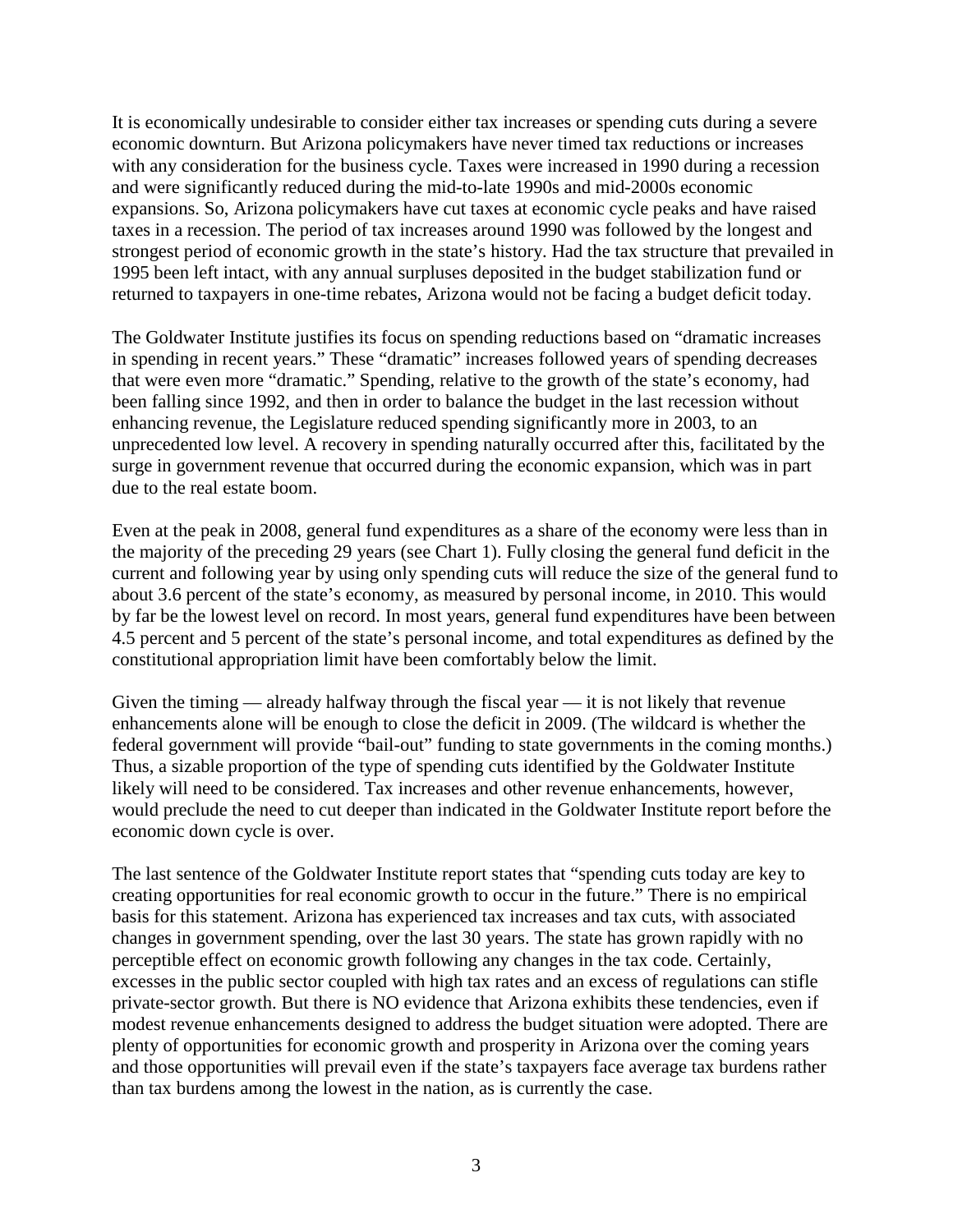

Sources: Arizona Joint Legislative Budget Committee (expenditures and limit) and U.S. Department of Commerce, Bureau of Economic Analysis (personal income).

A three-volume set of reports produced by the Office of the University Economist takes a much more in-depth look at the issues noted above and at public finance in Arizona in general. The first volume provides the empirical data, the second volume addresses the relationship between taxes, government revenue, and economic growth, and the third volume presents options for managing the state government general fund.

#### **Spending Limitations**

Throughout Dr. Schlomach's paper, a comparison between observed state spending and the pace of population growth plus inflation appears. The underlying argument is simple: If spending exceeds the pace of population growth and inflation, there must be "too much spending."

This argument can be traced to rhetoric disseminated by the Cato Institute that has found its way into the arguments of those who seek to minimize the size of the public sector. Aligning the pace of population and inflation to some measure of the "need" for government ignores productivity growth, which causes inflation-adjusted per person income to rise over time at an average of 2 percent per year. It also ignores the Arizona Constitution, which ties state government appropriations to personal income: a combination of inflation, population growth, and real per person economic growth.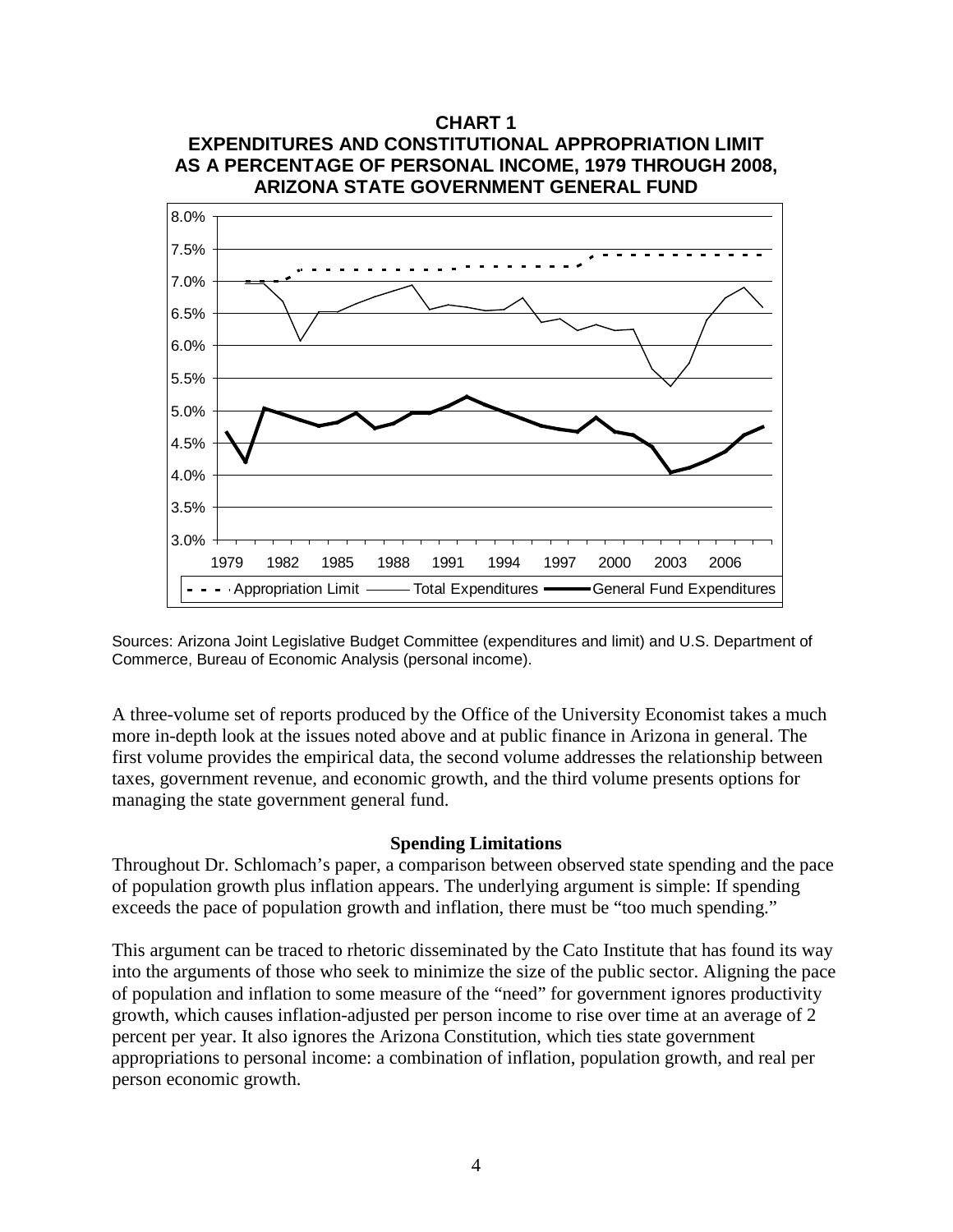Restricting government expenditure growth to the pace of population and inflation will result in growth that lags the economy by about 2 percent per year. This has predictable consequences over long periods of time. Assume that the economy grows at an average nominal rate of 7 percent (including inflation and population growth) per year over 100 years and that government spending is restricted to 5 percent per year growth (inflation and population growth) over the same period. If government spending at the beginning of the period is 5 percent of a state's economy, at the end of 100 years, government spending would be only 0.76 percent of the size of the economy!

Had this spending restriction been adopted in 1908, Arizona's physical infrastructure and other public services in 2008 would resemble those of 1908: dirt roads, school houses with outdoor restroom facilities and no computers, no modern communication, etc. While roads, schools and other infrastructure would be much more numerous, spending restricted to inflation and population growth does not allow for any improvements. Not allowing the public sector to grow commensurate with the pace of technological change is especially ironic since many of the technological improvements during the last century took substantial public funds to make them a reality.

Empirically over any reasonable time period, in NO state has government spending grown only at the pace of inflation and population growth. Using public finance data compiled by the U.S. Census Bureau, which is much more inclusive than the state general fund, spending for each of the 50 states was examined between 1992 (a government census year) and 2006 (the latest year available). The change in spending between 1992 and 2006 first was controlled for inflation, using the gross domestic product implicit price deflator, and then adjusted for population growth, as estimated by the Census Bureau. This real per capita change is shown in Table 1.

In every state, real per capita growth was positive, measured both as the expenditure growth of state government only and of combined state and local governments. Arizona ranks among the bottom 10 states on both state government and combined government spending increases, with gains of around 2 percent per year at the state level and 1.6 percent at the combined state and local level. So, Arizona state government spending has exceeded growth in population and inflation by about 2 percent per year while spending in excess of population growth and inflation was 2.5 percent or more per year in the majority of states. The evidence suggests that demands on the public sector regularly require government spending to grow faster than the pace of population and inflation.

Table 1 also compares government spending increases to economic growth. Adjusting expenditure growth for real per capita economic gains as well as inflation and population reveals that spending in Arizona fell between 1992 and 2006. Arizona was one of 11 states with a negative figure for state government spending and one of 13 states with a decline in combined government expenditures. Looking at a smaller group of states — those in the West and/or fastgrowing — Arizona's spending adjusted for inflation, population growth, and real per capita economic growth ranked 11th of 13 in state government and 12th of 13 in combined state and local government (only Nevada was lower).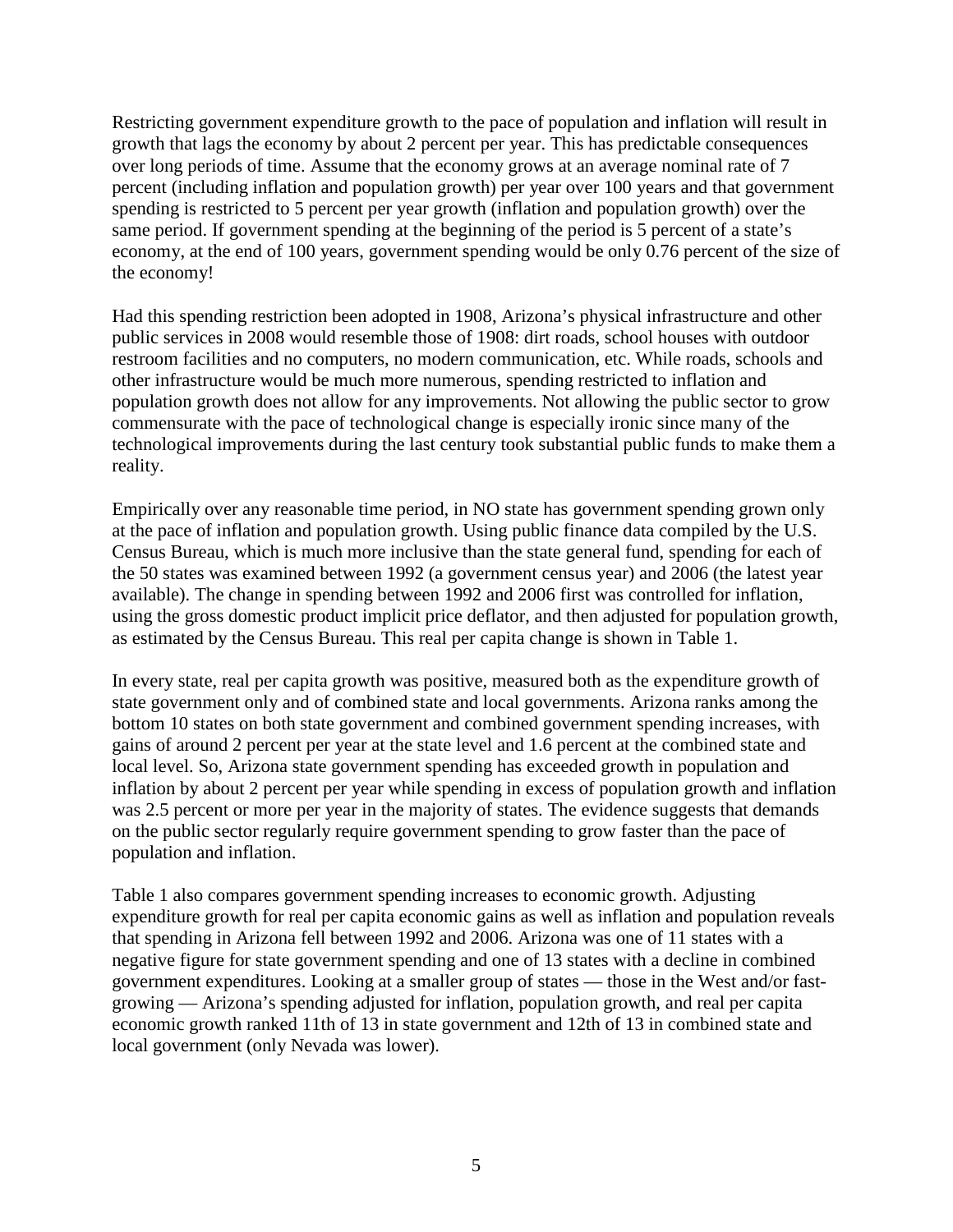Since the state government general fund is the focus of the Goldwater Institute report, general fund expenditures from the JLBC also were examined. Over the same 1992-to-2006 period used for the Census Bureau data, state general fund spending rose only 0.9 percent per year adjusted for inflation and population growth and decreased 1.3 percent per year adjusting for real per capita economic growth as well. Both figures are considerably lower than those calculated from the Census Bureau's broader definition of state government expenditures. The difference stems from the inclusion of capital outlays and spending in other funds in the Census Bureau's data.

Bringing the JLBC spending data up to date, between 1992 and 2008 state general fund spending rose only 1.3 percent per year adjusted for inflation and population growth and decreased 0.6 percent per year adjusting for real per capita economic growth as well. Based on conservative fiscal year projections of inflation, population growth, and nominal gains in total personal income (1.5 percent, 2 percent and 3.5 percent respectively), and assuming that 2009 spending matches the originally budgeted appropriations, the annual average expenditures for the 1992 through-2009 period will be even lower at 0.9 percent after adjusting for inflation and population and -0.8 percent after adjusting for real per capita economic growth as well.

If \$1 billion in cuts, as proposed by Dr. Schlomach, were imposed in 2009, these 1992-through-2009 annual average growth rates would drop to 0.3 percent adjusted for inflation and population growth and -1.4 percent adjusting for real per capita economic growth as well. If spending were decreased \$2 billion to match the ongoing revenue projection, the average annual rate of spending would be -0.4 percent adjusted for inflation and population and -2.1 percent after adjusting for real per capita income growth as well. Spending in this case would be 3.6 percent of personal income — a historical low.

The empirical data indicate that Arizona policymakers have not "overspent" from the state's general fund. Instead, the existing deficit results from a combination of very substantial tax reductions, a severe economic downturn, and an inadequate amount of money being placed in the state's rainy-day fund.

#### **Conclusion**

The case for solving the budget deficit exclusively through budget cuts ultimately rests on the simple notion that many types of government spending are unnecessary — not that current levels are too high. Decisions on the necessity of state funding should have been made at the time that tax cuts were implemented, not years later in the midst of a major economic downturn. A public discussion at that time would have increased the transparency of public decision making and made the cost of tax cuts obvious to the public. If the ultimate decision would have been to cut spending, then those adversely affected would have been in a much better position to find alternatives than in the midst of a recession.

Thus, a true discussion is long overdue on whether state government spending for schools, universities, health care, public safety, and other programs is needed at all, because that is at the heart of the budget cutter's arguments. The citizens of Arizona should ultimately decide, but they need facts presented in an unbiased manner with which to base their decisions.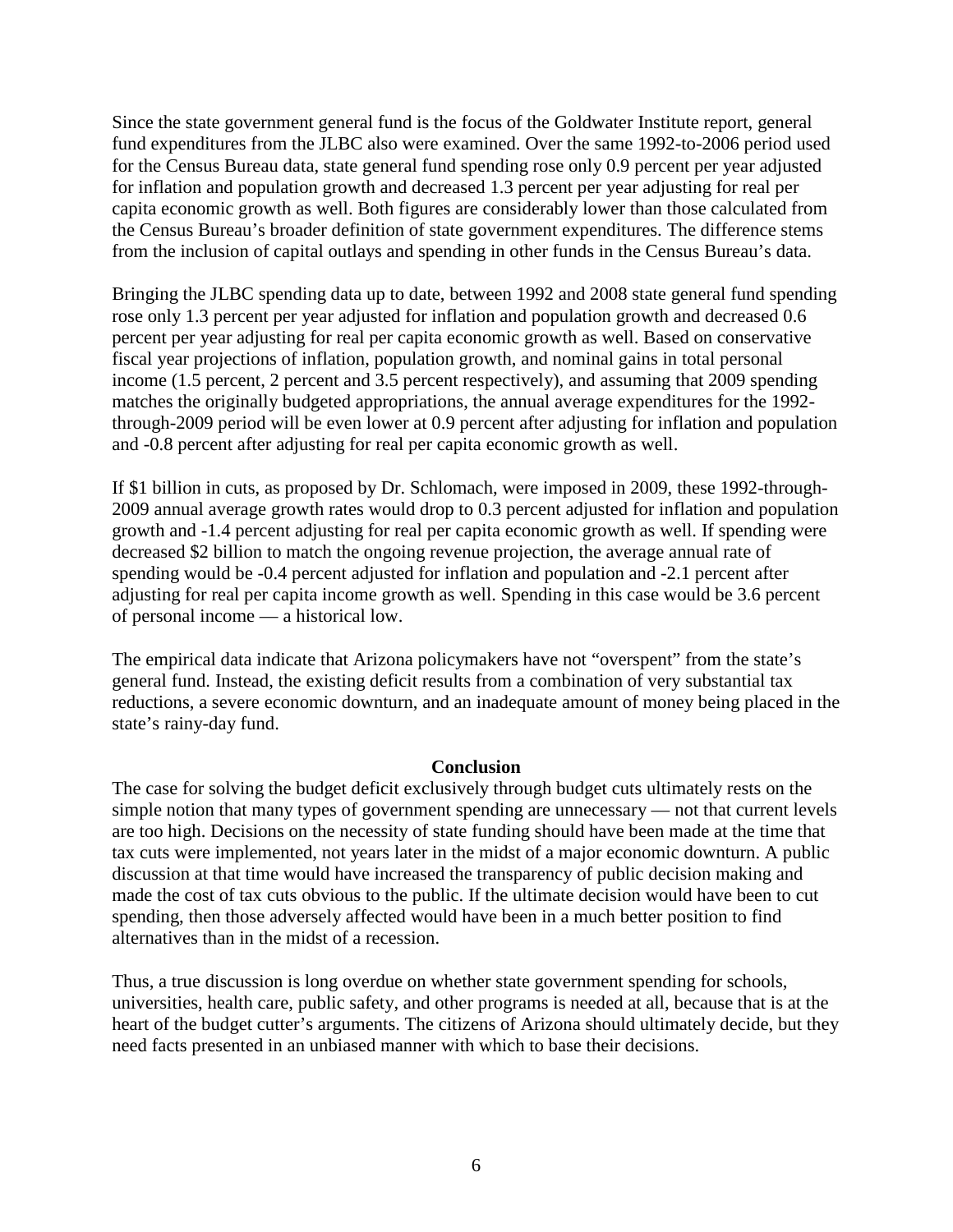## **TABLE 1 CHANGE IN GENERAL EXPENDITURES BETWEEN 1992 AND 2006**

|                      |                                                          |                | <b>State Government</b>             |                | <b>State and Local Government</b>                        |                |                                     |                |  |
|----------------------|----------------------------------------------------------|----------------|-------------------------------------|----------------|----------------------------------------------------------|----------------|-------------------------------------|----------------|--|
|                      |                                                          |                | <b>Annual Average Real Per</b>      |                | <b>Annual Average Real Per</b>                           |                |                                     |                |  |
|                      |                                                          |                | <b>Capita Spending Relative</b>     |                |                                                          |                | <b>Capita Spending Relative</b>     |                |  |
|                      | <b>Annual Average</b><br><b>Real Per Capita Spending</b> |                | to Real Per Capita Income<br>Growth |                | <b>Annual Average</b><br><b>Real Per Capita Spending</b> |                | to Real Per Capita Income<br>Growth |                |  |
|                      |                                                          |                |                                     |                |                                                          |                |                                     |                |  |
|                      | Change                                                   | Rank           | Change                              | Rank           | Change                                                   | Rank           | Change                              | Rank           |  |
| <b>United States</b> | 2.58%                                                    |                | 0.64%                               |                | 2.38%                                                    |                | 0.45%                               |                |  |
| Alabama              | 3.03                                                     | 14             | 0.94                                | 19             | 3.44                                                     | 3              | 1.34                                | 6              |  |
| Alaska               | 0.55                                                     | 50             | $-0.61$                             | 46             | 0.22                                                     | 50             | $-0.94$                             | 50             |  |
| Arizona              | 2.03                                                     | 41             | $-0.12$                             | 40             | 1.64                                                     | 45             | $-0.50$                             | 46             |  |
| Arkansas             | 3.76                                                     | $\overline{2}$ | 1.76                                | 5              | 3.45                                                     | $\overline{2}$ | 1.45                                | 3              |  |
| California           | 3.10                                                     | 13             | 1.17                                | 11             | 2.57                                                     | 22             | 0.65                                | 18             |  |
| Colorado             | 2.22                                                     | 37             | $-0.18$                             | 43             | 1.90                                                     | 40             | $-0.49$                             | 45             |  |
| Connecticut          | 1.79                                                     | 43             | $-0.42$                             | 45             | 1.80                                                     | 43             | $-0.41$                             | 44             |  |
| Delaware             | 3.41                                                     | 9              | 1.67                                | $\overline{7}$ | 3.14                                                     | 5              | 1.41                                | 5              |  |
| Florida              | 3.60                                                     | 5              | 1.48                                | 9              | 2.72                                                     | 16             | 0.61                                | 21             |  |
| Georgia              | 1.84                                                     | 42             | 0.09                                | 39             | 1.98                                                     | 38             | 0.22                                | 30             |  |
| Hawaii               | 0.77                                                     | 49             | $-0.14$                             | 41             | 0.64                                                     | 49             | $-0.27$                             | 41             |  |
| Idaho                | 2.62                                                     | 27             | 0.57                                | 25             | 2.45                                                     | 30             | 0.40                                | 27             |  |
| Illinois             | 2.25                                                     | 35             | 0.49                                | 30             | 2.52                                                     | 25             | 0.75                                | 16             |  |
| Indiana              | 2.47                                                     | 32             | 0.78                                | 22             | 2.82                                                     | 13             | 1.13                                | 9              |  |
| Iowa                 | 2.91                                                     | 19             | 0.97                                | 18             | 2.56                                                     | 23             | 0.63                                | 19             |  |
| Kansas               | 2.83                                                     | 23             | 0.97                                | 17             | 2.61                                                     | 18             | 0.76                                | 15             |  |
| Kentucky             | 2.70                                                     | 25             | 0.90                                | 20             | 2.47                                                     | 26             | 0.68                                | 17             |  |
| Louisiana            | 2.37                                                     | 33             | 1.05                                | 13             | 2.45                                                     | 29             | 1.13                                | 8              |  |
| Maine                | 3.74                                                     | 3              | 1.74                                | 6              | 2.95                                                     | 10             | 0.97                                | 11             |  |
| Maryland             | 2.69                                                     | 26             | 0.50                                | 29             | 2.59                                                     | 20             | 0.40                                | 26             |  |
| Massachusetts        | 2.83                                                     | 22             | 0.39                                | 32             | 2.83                                                     | 12             | 0.39                                | 28             |  |
| Michigan             | 1.77                                                     | 44             | 0.33                                | 33             | 1.88                                                     | 41             | 0.44                                | 24             |  |
| Minnesota            | 2.50                                                     | 29             | 0.28                                | 36             | 1.58                                                     | 47             | $-0.62$                             | 49             |  |
| Mississippi          | 4.64                                                     | 1              | 2.30                                | 1              | 3.94                                                     | 1              | 1.62                                | 2              |  |
| Missouri             | 3.45                                                     | 8              | 1.76                                | 4              | 3.09                                                     | 6              | 1.41                                | $\overline{4}$ |  |
| Montana              | 2.97                                                     | 16             | 0.80                                | 21             | 2.29                                                     | 33             | 0.13                                | 32             |  |
| Nebraska             | 3.11                                                     | 12             | 1.12                                | 12             | 2.60                                                     | 19             | 0.63                                | 20             |  |
| Nevada               | 1.27                                                     | 47             | $-0.75$                             | 48             | 1.42                                                     | 48             | $-0.61$                             | 48             |  |
| New Hampshire        | 0.83                                                     | 48             | $-1.21$                             | 50             | 1.68                                                     | 44             | $-0.38$                             | 43             |  |
| New Jersey           | 2.10                                                     | 39             | 0.12                                | 38             | 1.96                                                     | 39             | $-0.03$                             | 38             |  |